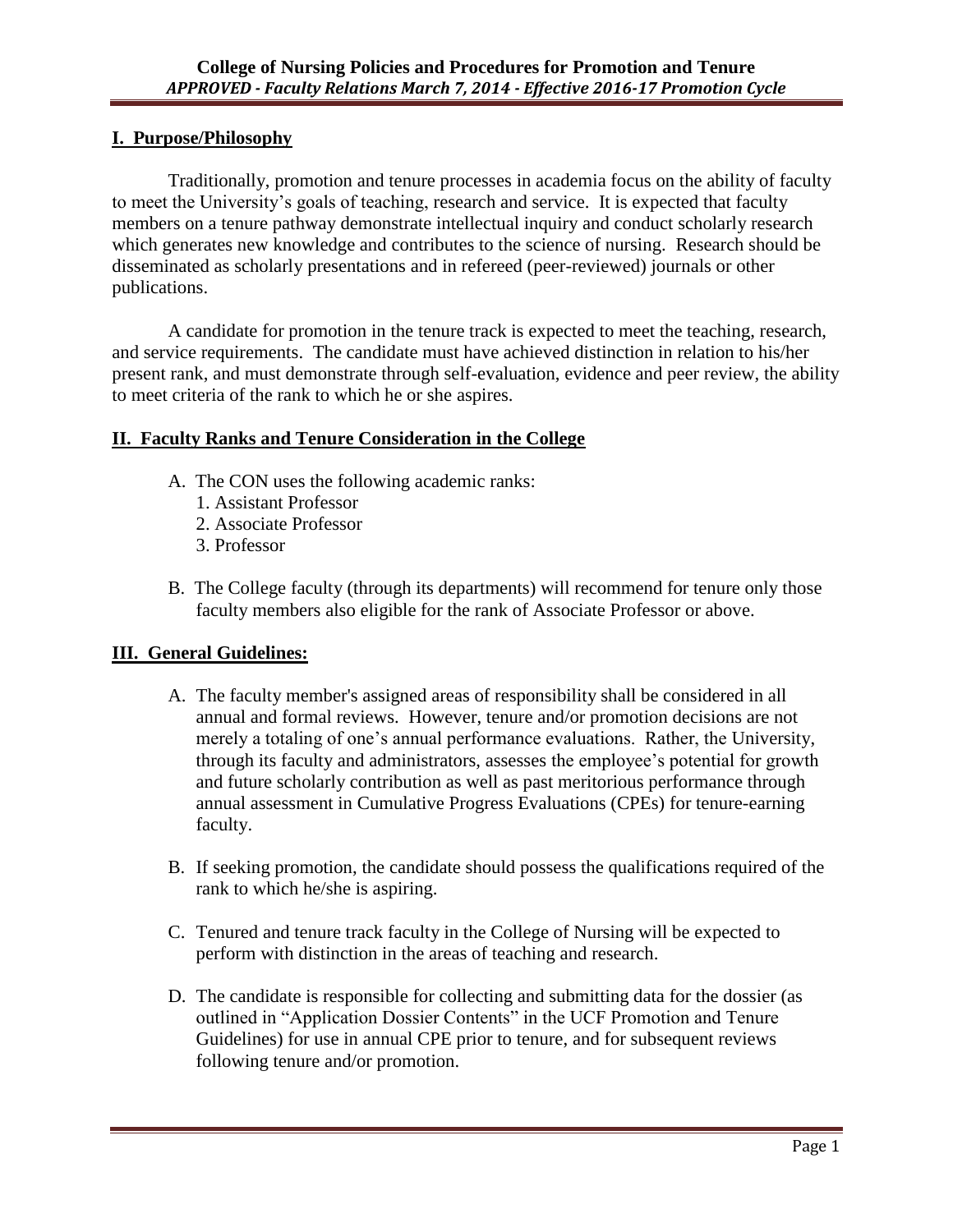- E. Each performance area in which there has been any assigned workload should receive comment by the candidate and the Department Chair.
- F. A tenure-earning faculty member appointed to serve in an academic administrative position may be eligible for tenure in the faculty rank based on established criteria, but not in the administrative position of the assignment.

### **IV. Promotion and/or Tenure – Associate Professor**

### **A. Teaching**

### **1. Criteria Statement**

- a. Demonstrates leadership in teaching, planning, revising, and/or evaluating existing or new courses.
- b. Demonstrates teaching effectiveness in all areas of assignment.
- c. Assists in developing, implementing and/or evaluating curricula or courses.
- d. Facilitates student problem solving through effective use of university and community resources, including practice settings, to promote student learning opportunities.
- **2. Examples of Evidence:** May include, but are not limited to:
	- a. Consistent pattern of above average student evaluations (Student Perception of Instruction (SPI) in the majority of courses taught. Evaluative data should be provided for each course every time it is taught.
	- b. Reflective self-evaluation of teaching, identifying areas of strength and weakness, and a plan for success.
	- c. Peer evaluation of classroom, online, or clinical teaching that demonstrates teaching effectiveness.
	- d. Description of activities developed to facilitate student learning.
	- e. Self-evaluation of student advising.
	- f. Awards or honors for teaching and/or advising.
	- g. Participation in Faculty Center for Teaching and Learning (FCTL) activities.

# **B. Research**

### **1. Criteria Statement**

- a. Demonstrates excellence in research/scholarly activities in a focused area that has an impact on nursing practice, healthcare policy, or health of the public.
- b. Consistent and continuing record of publications in focused area of research with at least an average of one (1) peer-reviewed publication per year, the majority of which are data-based. Faculty member should be first or second author on the majority of publications. Manuscripts accepted for publication, but not yet in print or online, may be included as evidence.
- c. Provides leadership in collaborative relationships to promote a scholarly base for nursing practice and patient care.
- d. Secures intramural and/or extramural funding for research.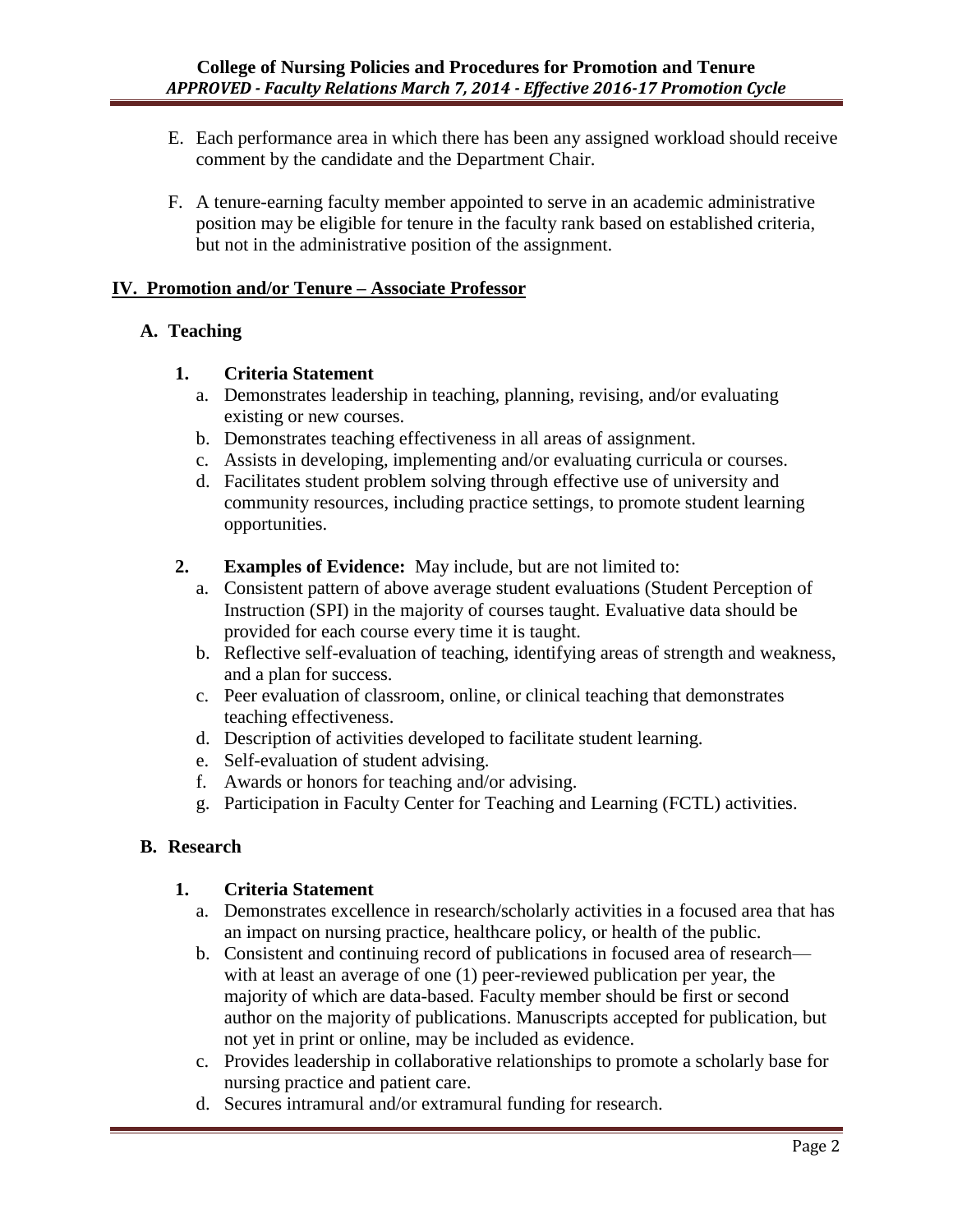## **2. Examples of Evidence:** May include, but are not limited to:

- a. Receipt of intramural and/or extramural funding to support research and scholarship in a focused area.
- b. Presentation of research findings at regional, national, or international conferences —an average of one per year on a unique topic.
- c. Collaborative research activities that may include co-investigator or consultant role on grants or scholarly projects.
- d. Examples of leadership in promoting research,
	- i. Co-author of publication with students and/or colleagues.
	- ii. Awards and/or honors for research and scholarly activities.

### **C. Service**

### **1. Criteria Statement**

- a. Participates actively in college or university committees.
- b. Participates actively in local, state, regional, or national professional or community service organizations.
- **2. Examples of Evidence:** May include, but are not limited to:
	- a. Consistent record of participation in college and/or university committees.
	- b. Consistent record of participation in professional and/or community organizations.
	- c. Peer review activities (e.g., grant proposal, journal articles, conferences, etc.).
	- d. Policy or program development or evaluation.
	- e. Examples of projects, reports or coordinated activities within the community.

### **V. Promotion to Professor**

### **A. Teaching**

### **1. Criteria Statement**

- a. Provides leadership in developing, implementing and/or evaluating curricula or courses.
- b. Assumes leadership in developing collaborative external relationships to promote student learning opportunities.
- c. Mentors junior faculty in teaching.
- d. Facilitates student problem solving through effective use of university and community resources, including practice settings, to promote student learning opportunities.
- 2. **Examples of Evidence:** May include, but are not limited to:
	- a. Consistent pattern of above average student evaluations (SPI) for the majority of courses taught in preceding years. Evaluative data should be provided for each course, every time it is taught.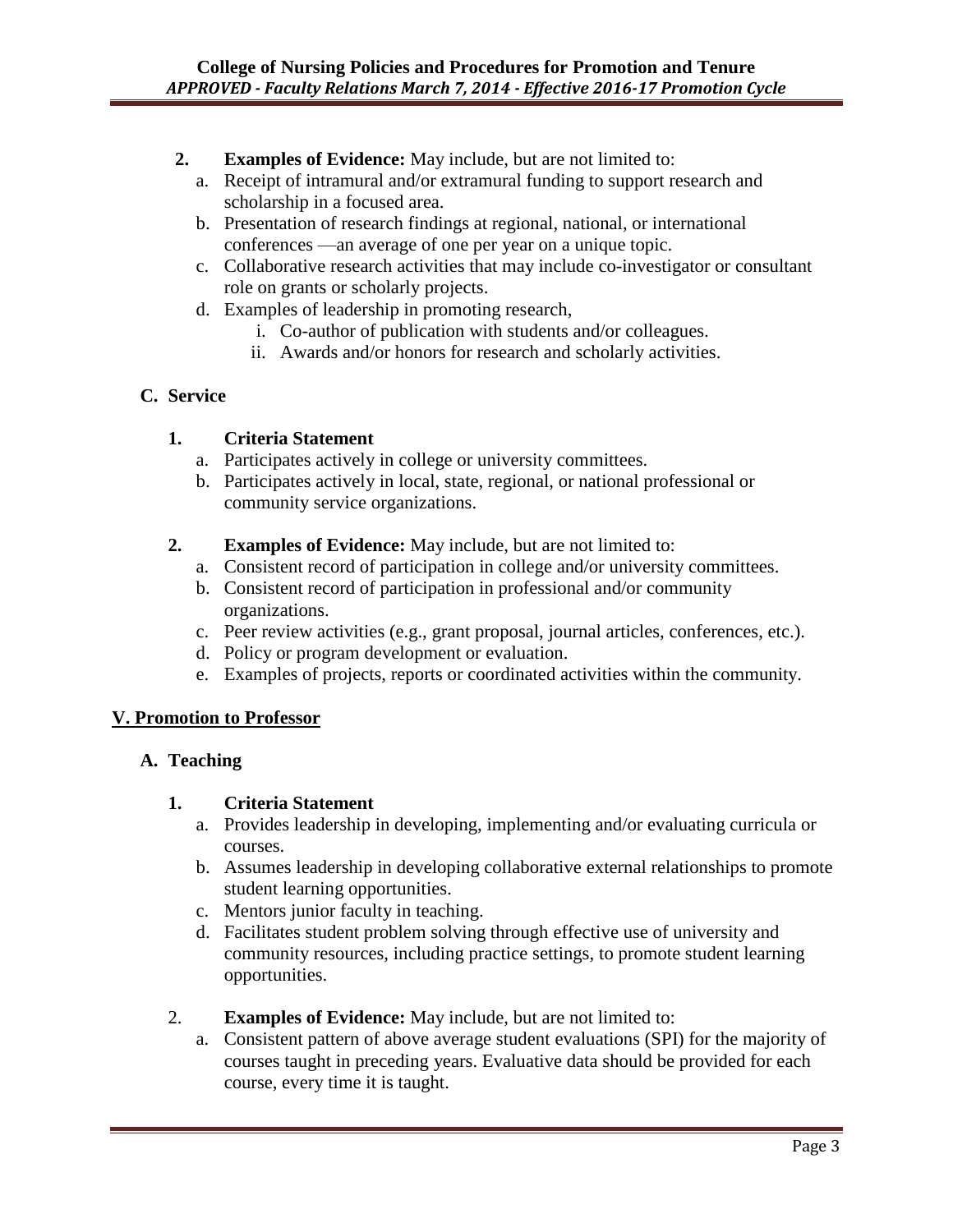- b. Reflective self-evaluation of teaching, identifying areas of strength and weakness, and plan for success.
- c. Peer evaluation of classroom, online, or clinical teaching that demonstrates teaching effectiveness.
- d. Products that have promoted excellence in teaching (e.g., texts, reports, training grants, multimedia, FCTL or other presentations).
- e. Consultation with external programs in area of expertise.
- f. Description of activities developed to facilitate student learning.
- g. Self-evaluation of student advising.
- h. Awards or honors for teaching and/or advising.

### **B. Research**

### **1. Criteria Statement**

- a. Demonstrates excellence in research/scholarly activities in a focused area that has an impact on nursing practice, healthcare policy, or health of the public.
- b. Consistent and continuing record of publications in focused area of research with at least an average of one (1) peer-reviewed publication per year, the majority of which are data-based. Faculty member should be first or second author on the majority of publications. Manuscripts accepted for publication, but not yet in print or online, may be included as evidence.
- c. Secures external funding to support scholarship.
- d. Provides leadership in collaborative research.
- e. Provides leadership in a nationally recognized program(s) of research that includes students and junior colleagues.

### **2. Examples of Evidence:** May include, but are not limited to:

- a. Extensive and continuing record of peer-reviewed dissemination of research activities (e.g., presentations, consultations, etc.)
- b. Extensive and continuing record of intramural and extramural research funding that includes receipt of substantial extramural funding.
- c. Examples of leadership in promoting research
	- i. Co-author of publications with students and or junior colleagues, consultant and/or co-PI on research grants with national/international colleagues.
	- ii. National and/or international awards/honors for research.
	- iii. Invited presentations at national or international conferences.

# **C. Service**

### **1. Criteria Statement**

- a. Provides leadership in college and university service and activities.
- b. Provides leadership in national or international professional organizations or activities.